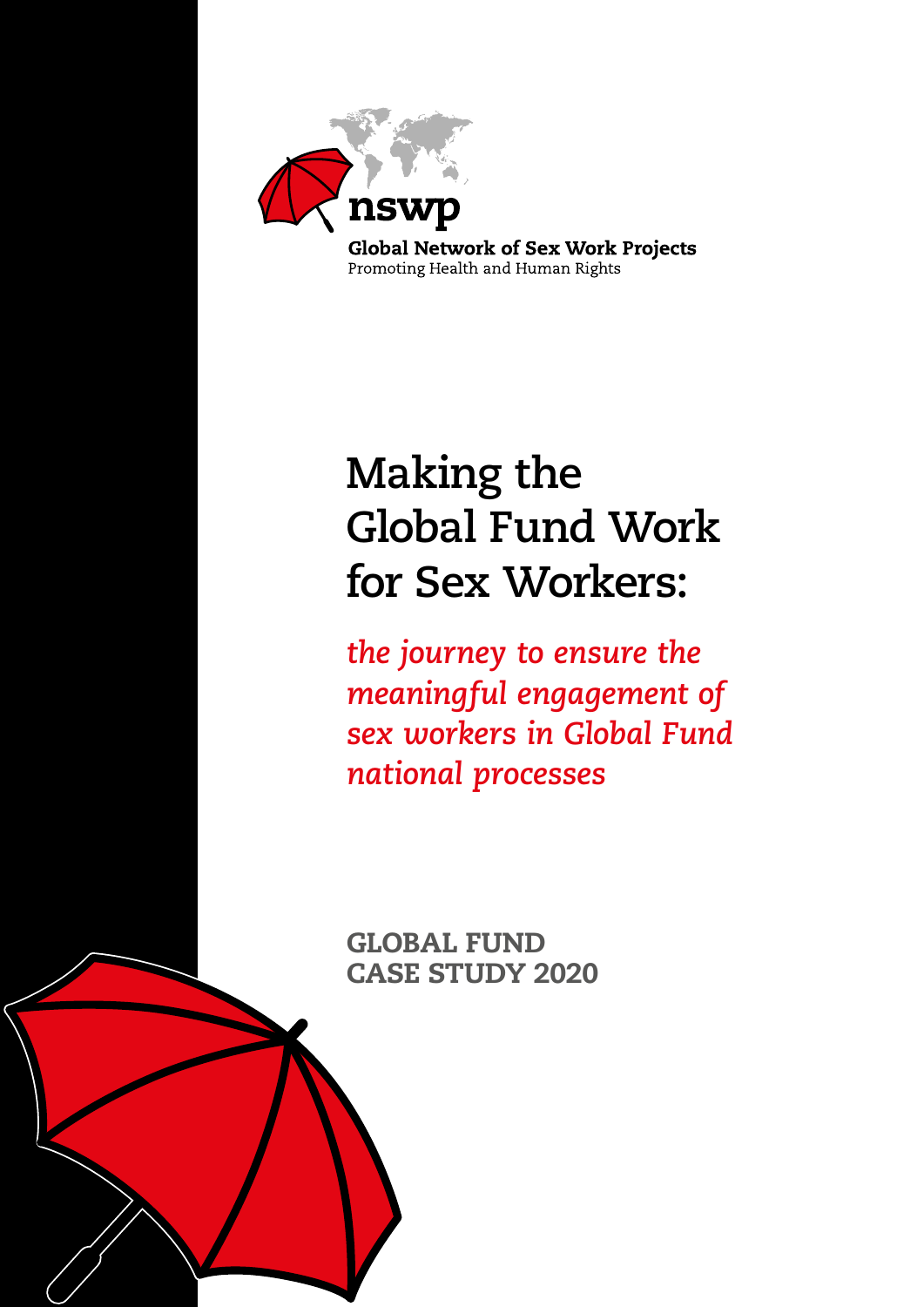## **Making the Global Fund Work for Sex Workers:**

*the journey to ensure the meaningful engagement of sex workers in Global Fund national processes*



### GLOBAL FUND CASE STUDY 2020

## **Introduction**

This case study will describe the journey of sex worker-led organisations in gaining knowledge about the Global Fund and its national processes to ensure the meaningful involvement of sex workers in 2020 Global Fund funding proposals development, and explores the barriers that sex workers face.

Participating in Global Fund national processes is an important step towards achieving rights-based policies and programmes that meet the needs of sex workers. But, as this case study will reveal, there is resistance and lack of political will to meaningfully involve sex workers. As a result, sex workers need to make an immense community mobilisation and advocacy effort to be included in Global Fund-related national processes.

This case study describes the challenges sex worker-led organisations face when engaging with the Global Fund and will present key interventions implemented to support communities in overcoming them. This includes the catalytic contribution of NSWP's Global Fund capacity-building programme and community-led solutions; these were critical to ensure sex workers' needs and demands were included in 2020 funding proposals and in further grant development processes.

From November 2017 to the end of 2020, NSWP implemented *Making the Global Fund work for sex workers*, funded by the Global Fund's Communities, Rights and Gender Strategic Initiative (CRG-SI). Through interventions at global, regional and national levels, the programme aimed at strengthening the capacity of sex worker-led organisations and networks to effectively and safely engage in the development, implementation and overseeing of Global Fund funding proposals and related processes at national and regional levels. The programme built on the capacitybuilding work with sex worker-led networks and organisations within the Sex Worker Networks Consortium, a 3-year programme funded by Global Fund and Robert Carr Networks Fund1.

<sup>1</sup> NSWP documented the goals, strategies and impact of this programme in 2 Case Studies: [The Global Fund](https://www.nswp.org/resource/the-global-fund-workshop-case-study)  [Workshop Case Study](https://www.nswp.org/resource/the-global-fund-workshop-case-study) (December 2015) and [Enhancing](https://www.nswp.org/resource/enhancing-community-capacity-engage-global-fund-processes-case-study)  [Community Capacity to Engage with Global Fund](https://www.nswp.org/resource/enhancing-community-capacity-engage-global-fund-processes-case-study)  [Processes](https://www.nswp.org/resource/enhancing-community-capacity-engage-global-fund-processes-case-study) (June 2017).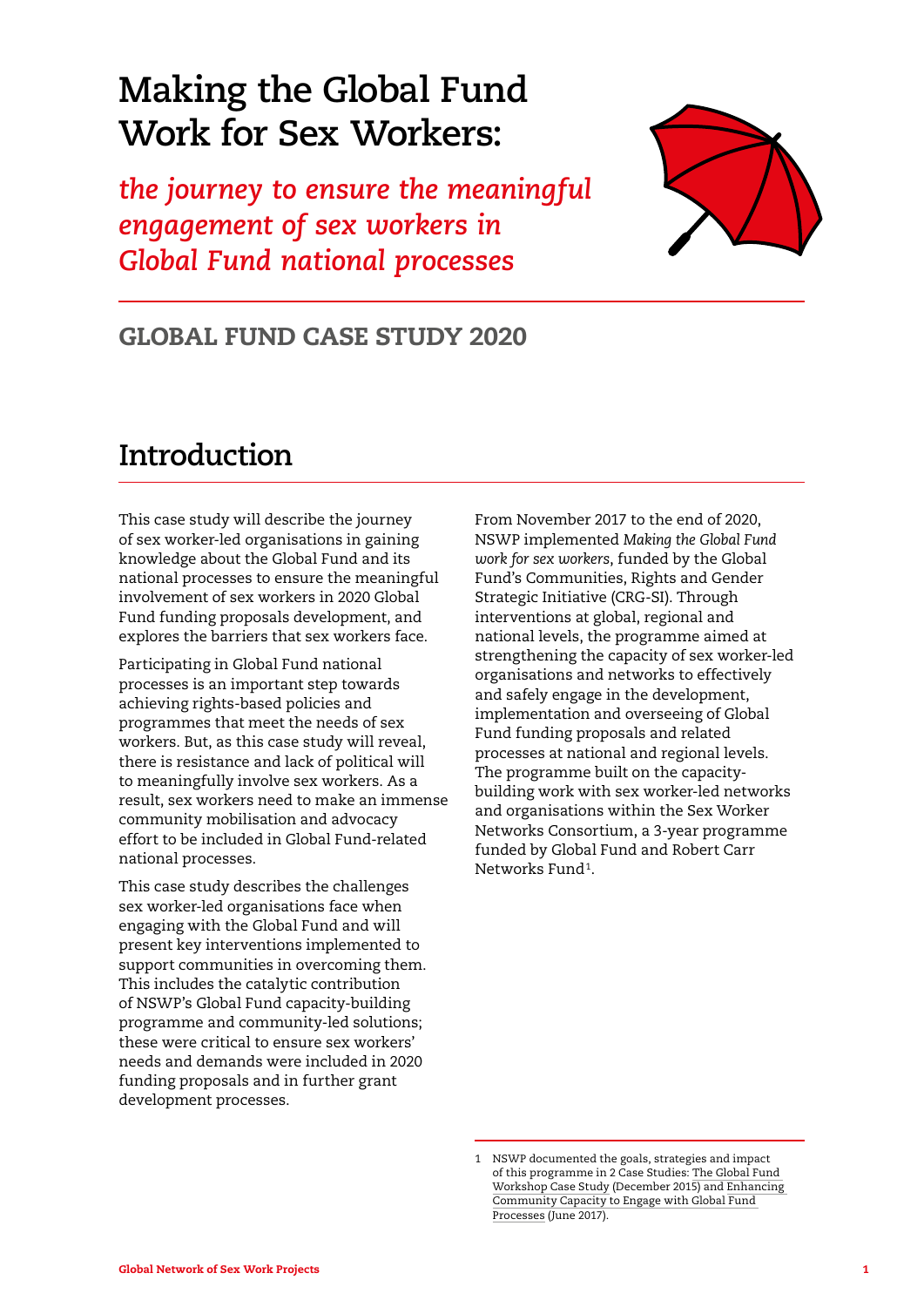

*Making the Global Fund Work for Sex Workers* was implemented in collaboration with regional sex worker-led networks in Asia (APNSW), Africa (ASWA), the Caribbean (CSWC), Latin America (PLAPERTS), Eastern Europe and Central Asia (SWAN). Regional networks identified sex worker-led organisations in 27 countries to participate in regional meetings and to receive ongoing technical support from regional community experts and NSWP Senior Programme Officer<sup>2</sup>. Sex worker-led organisations in 20 of these countries received small grants to implement national activities in line with their identified priorities and needs<sup>3</sup>.

Meloni Network of Sex Workers 2MAKING The Cloud Control of Sex Work Control of Sex Work Control of Sex Work Control of Sex Work Control of Sex Work Control of Sex Work Control of Sex Work Control of Sex Work Control of Sex In early 2020, NSWP received a top-up grant from CRG-SI to provide intensive technical support and national grants to sex worker-led organisations in 6 countries – Kyrgyzstan, Ghana, Papua New Guinea, South Sudan, Tanzania and Zambia – to enhance their engagement in Global Fund 2020–2022 allocation cycles. Technical support and national activities supported the engagement of sex worker-led organisations in influencing funding requests, responses to TRP comments, and during grant making and beyond. During 2020, NSWP Senior Programme Officer offered virtual technical support on request to NSWP members in all Global Fund eligible countries.

Except for sex worker-led organisations in Ghana and Zambia who were working with NSWP for the first time, the extension grant leveraged on the impact of previous NSWP capacity building programmes.

### Methodology

NSWP staff conducted structured interviews with country focal points in Democratic Republic of Congo, Kyrgyzstan, South Sudan and Suriname as well as with regional coordinators in Latin America and Asia-Pacific to learn about the impacts of NSWP Global Fund capacity-building programmes at regional and national levels. The findings of these interviews were supplemented by data from the NSWP Monitoring and Evaluation framework, including documentation of global, regional and national activities undertaken from November 2017 until the end of September 2020.

#### Background: the involvement of sex workers in Global Fund national processes before NSWP capacity building programmes

The Global Fund has in place a series of accountability mechanisms to ensure key populations meaningfully influence the development and implementation of programmes funded by the Global Fund. Nevertheless, there is a lack of effort to include sex worker-led organisations in national processes which could ensure vital funding for community-led, rights-based sex worker programming.

When NSWP began implementing Global Fund capacity-building programmes in 2015, many sex worker-led organisations had no previous involvement and very little knowledge about the Global Fund.

<sup>2</sup> Africa: Democratic Republic of Congo, Kenya, Rwanda, Senegal, South Sudan, Tanzania and Zimbabwe; Asia and the Pacific: Malaysia, Mongolia, Nepal, Vietnam, Papua New Guinea, Indonesia, Philippines and Thailand; Caribbean: Guyana and Suriname; Eastern Europe and Central Asia (EECA): Georgia, Kyrgyzstan and Ukraine; Latin America: Ecuador and El Salvador.

<sup>3</sup> Africa: Democratic Republic of Congo, Kenya, Rwanda, Senegal, South Sudan, Tanzania and Zimbabwe; Asia and the Pacific: Malaysia, Mongolia, Nepal, Vietnam, Papua New Guinea; Caribbean: Guyana, Suriname and Jamaica; Eastern Europe and Central Asia (EECA): Georgia, Kyrgyzstan, Ukraine and Kazakhstan; Latin America: Ecuador, El Salvador, Colombia and Peru.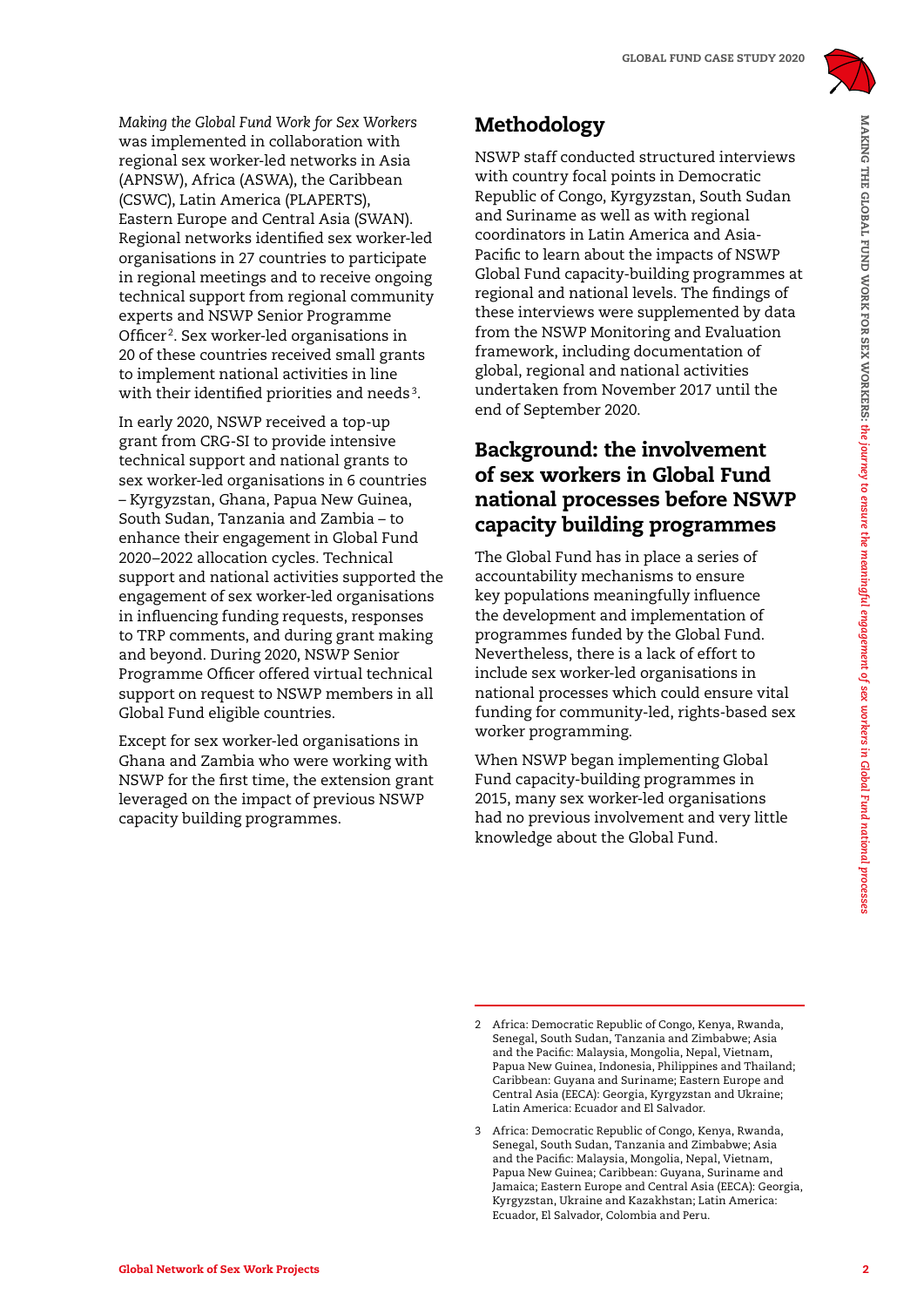

Sex workers had little understanding about the Global Fund decision-making processes or about the role that sex workers and other key populations could play in the development and implementation of grants.

"We saw the Global Fund logo around in stickers and t-shirts. Global Fund had visibility, but we didn't know what Global Fund was about before I attended the first Global Fund Training in 2015 as national representative from DRC4."

*Aimee Furaha – General Director ACODHU-TS and country focal point for DRC*

Although some sex worker-led organisations were aware of Global Fund's presence in their countries, they viewed it as a remote institution that only governments could engage with, and not something that sex workers could ever be involved in.

"We used to see these gringos with suitcases, in a reality which we would never reach – we would never talk to them because we believed they were at another level. The representatives from Global Fund also mainly met with country representatives and never with key populations".

*Karina Bravo – regional coordinator PLAPERTS and regional expert for Latin America*

In South Sudan, where sex workers experienced extreme abuse, constant arrest by police, high levels of stigma and discrimination and disregard for confidentiality at health facilities, sex workers did not consider engaging with large global institutions like the Global Fund.

Sex workers in Suriname were not involved in the implementation of activities funded by the Global Fund. Services were delivered by non-sex workers and, as such, sex workers were not aware that they could be involved in the development and implementation of such services:

Sex Workers has likely understanding above.<br>
Sex Workers in the formula of the state of the meaning term of the state of the formula and the state of the state of the state of the state of the state of the state of the sta "There were some services for sex workers, but these were run by non-sex worker organisations and we had no input into what the programmes were or how they were run. We did not even know that we could be involved. We felt really lost. We always thought that others had to speak for us, and we did not believe we could speak up for ourselves or that we could be leaders".

*Denise Carr – executive director SUCOS and country focal point in Suriname*

Even in countries where sex workers had some knowledge about the Global Fund, such as Kyrgyzstan, there was little involvement within national processes.

"We knew about the Global Fund from the start, but our level of engagement was minimal, really. Any information was only shared with high level senior managers and only very basic information reached sex workers."

*Shahnaz Islamova – director of Tais Plus NGO and country focal point in Kyrgyzstan*

4 Aimée Furaha attended the Regional Workshop for Community Experts in Francophone Africa, held in October 2015. NSWP documented the goals and impact of the series of Regional Workshops in the case study

The [Global Fund Workshop Case Study.](https://www.nswp.org/resource/the-global-fund-workshop-case-study)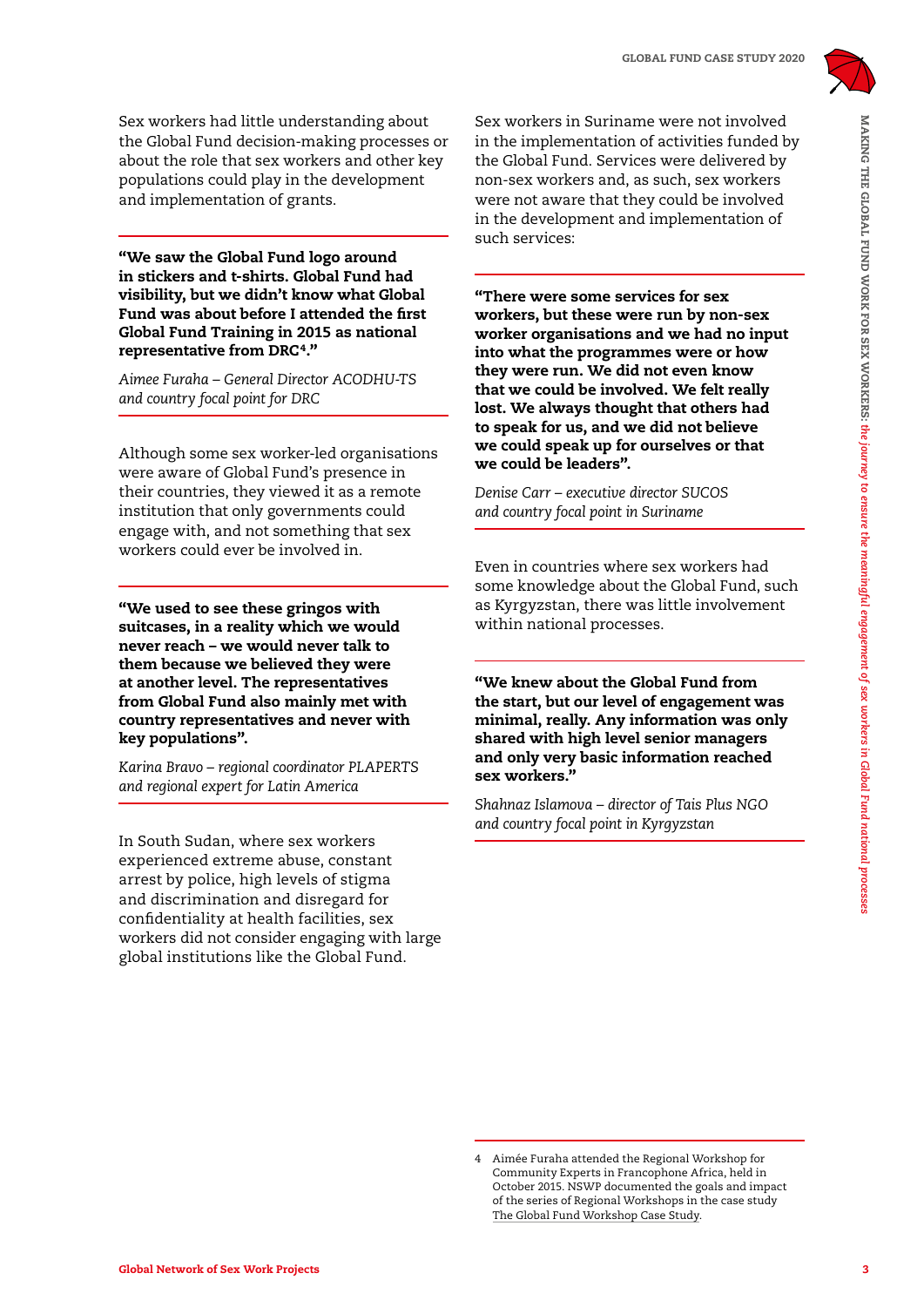

## **Challenges faced by sex workers when engaging with Global Fund National processes**

When sex workers started participating in NSWP capacity-building programme and became aware about their role in Global Fund national processes, they still needed to overcome a series of further challenges to voice their priorities and needs. Clearly, there are some challenges that go beyond the scope of the Global Fund, but to fully understand the journey that sex workers are making, it is important to understand the challenges they face and continue to overcome.

### Violence

Challenges faced by sex workers when modificant processes<br>
Whenever were hard a summarization of the game and bisering and processes<br>
is the meaning parameter and the included<br>
is the meaning and the formula in the meanin Mobilising sex workers, undertaking community consultations and being a sex worker leader can be dangerous in countries where sex work is criminalised; for male and transgender sex workers it can be even more dangerous as these groups are targeted for their sexual orientation and gender identity as well as for being sex workers. In South Sudan, sex worker-led organisations need to work with these groups in secrecy as they are constantly persecuted by the police as well as by conservative society members.

"The community are as dangerous for MSM and transgender sex workers as the police are. [People] will beat and hurt them and even kill them if they find out."

*Country focal point – South Sudan*

In a post-conflict country, such as the Democratic Republic of Congo (DRC), armed gangs set up road barriers that prevented sex workers from accessing health services and adding further challenges to mobilising sex workers to engage in national Global Fund processes.

#### Stigma and Discrimination

Stigma and discrimination against sex workers create a persistent challenge, one which pushes sex workers into precarious situations and compromises their involvement in Global Fund national decision-making processes. Influenced by conservative views on sex work, national stakeholders often do not accept the involvement of sex workers or see their contributions as legitimate.

#### "Stigma and discrimination was rife and there was no real understanding of sex workers. We were really undervalued."

*Denise Carr – executive director SUCOS and country focal point in Suriname*

#### "Most stakeholders think that sex workers have no capacity to manage the funds, sex workers have less education, sex workers cannot manage financial issues, sex workers have no responsibility."

*Kay Thi Win – APNSW regional coordinator and regional expert for Asia Pacific*

Key populations groups in South Sudan are not represented at the CCM by representatives elected from among key populations. When pressurised to allow sex workers to be represented, the CCM chair responded with the observation that "South Sudan is not ready".

"A big challenge was trying to get involved, especially with the government. They did not want us. You need to address the root cause. South Sudan is not ready for key populations, like sex workers, on the CCM."

*Country focal point – South Sudan*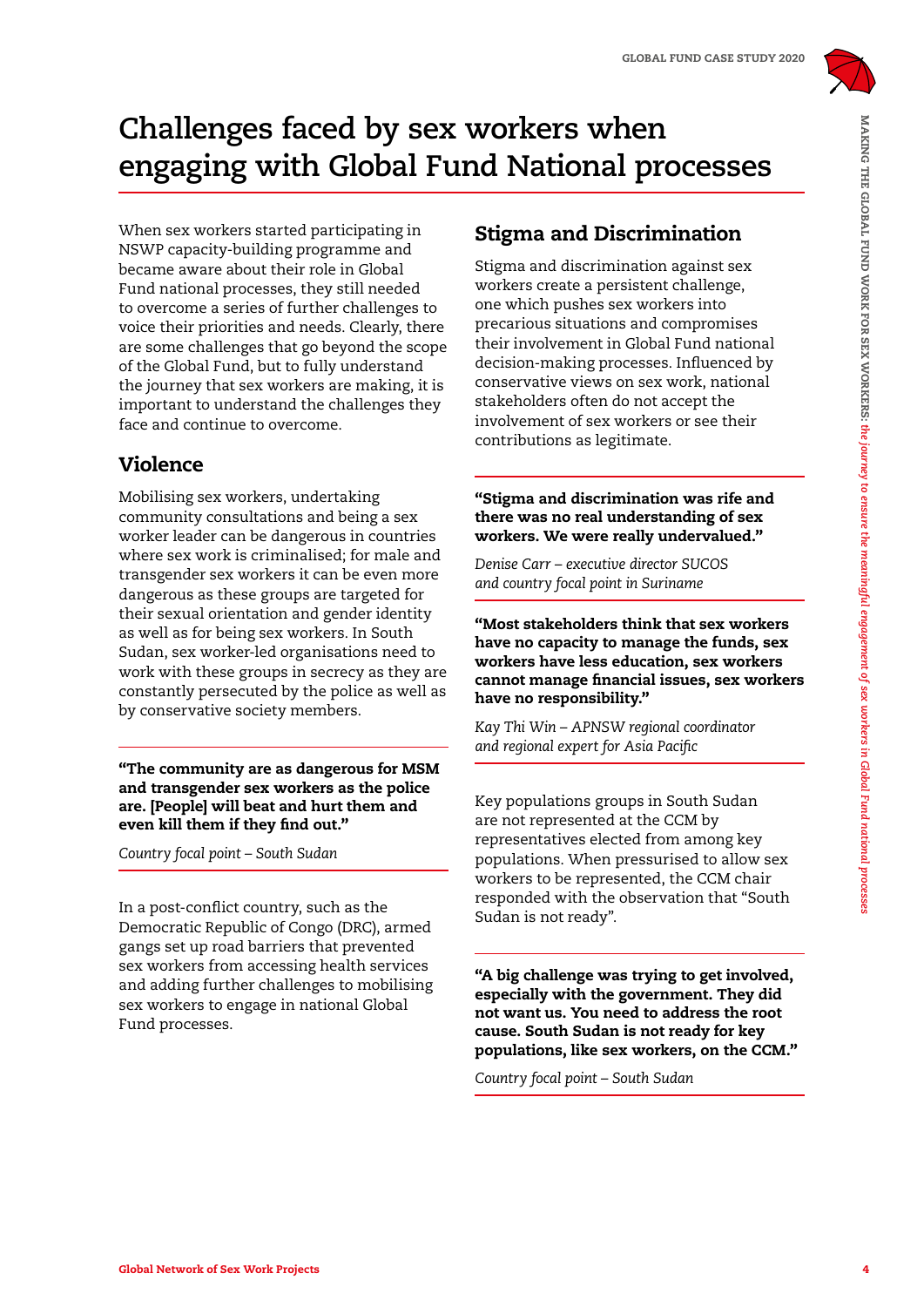

Stigma and discrimination are often internalised by sex workers and this undermines a belief that sex workers can do things for themselves – a major barrier to making progress and engaging in Global Fund processes.

#### "We were always told 'you don't know enough, you need teaching, you're not capable of doing it for yourselves'."

*Denise Carr – executive director SUCOS and country focal point in Suriname*

Lack of acceptance of sex workers as experts in their lives and undermining of their confidence leads sex workers to feel intimidated in large formal meetings, inhibiting their ability to effectively participate:

#### "There is a fear among sex workers about making a mistake, about saying something wrong and being embarrassed."

*Shahnaz Islamova – director of Tais Plus NGO and country focal point in Kyrgyzstan*

### Sexism and misogyny

As a result of ingrained sexism among decision makers, the use of derogatory terms undermines the voices of sex workers participating in Global Fund national processes. Latin America's regional coordinator reported that sex workers participating at the CCM are often considered "too aggressive, unpolite and confrontational", whereas in South Sudan they are called "noisy makers".

For sex workers in Kyrgyzstan, older men as heads of government departments, UN agencies and international NGOs form a cadre of decision makers unwilling to listen to sex workers, making it difficult for sex workers to engage in discussions and processes.

"They try to silence sex workers. Most often, it is older men who are allowed to speak and who are listened to, they get precedence."

*Shahnaz Islamova – director of Tais Plus NGO and country focal point in Kyrgyzstan*

#### Lack of representation or involvement at the Country Coordinating Mechanisms

Many sex worker-led organisations were not aware that Country Coordinating Mechanisms concerned sex workers, nor that they could approach the CCM to advocate for rights-based quality health programmes and policies. Additionally, sex worker-led organisations did not know who represented sex worker's issues and they received hardly any communication from CCM secretariats.

"It took me 3 years just to find out who represented us on the CCM. Sex workers were always represented by non-sex workers."

*Country focal point – South Sudan*

Slope and the internation to other work of the international terms of the projects of the international fund of the international fund of the international projects and projects in meaning in Global contents in the meaning "In Ecuador, we didn't even know who represented sex workers or other key populations – which clearly means that the CCM was not even fully complying with GF policies. People were elected but we never knew what this person did, we never were able to present a proposal to this person. People managed everything themselves, we were not even consulted during the process to develop a new strategic plan for future grants."

*Karina Bravo – regional coordinator PLAPERTS and regional expert for Latin America*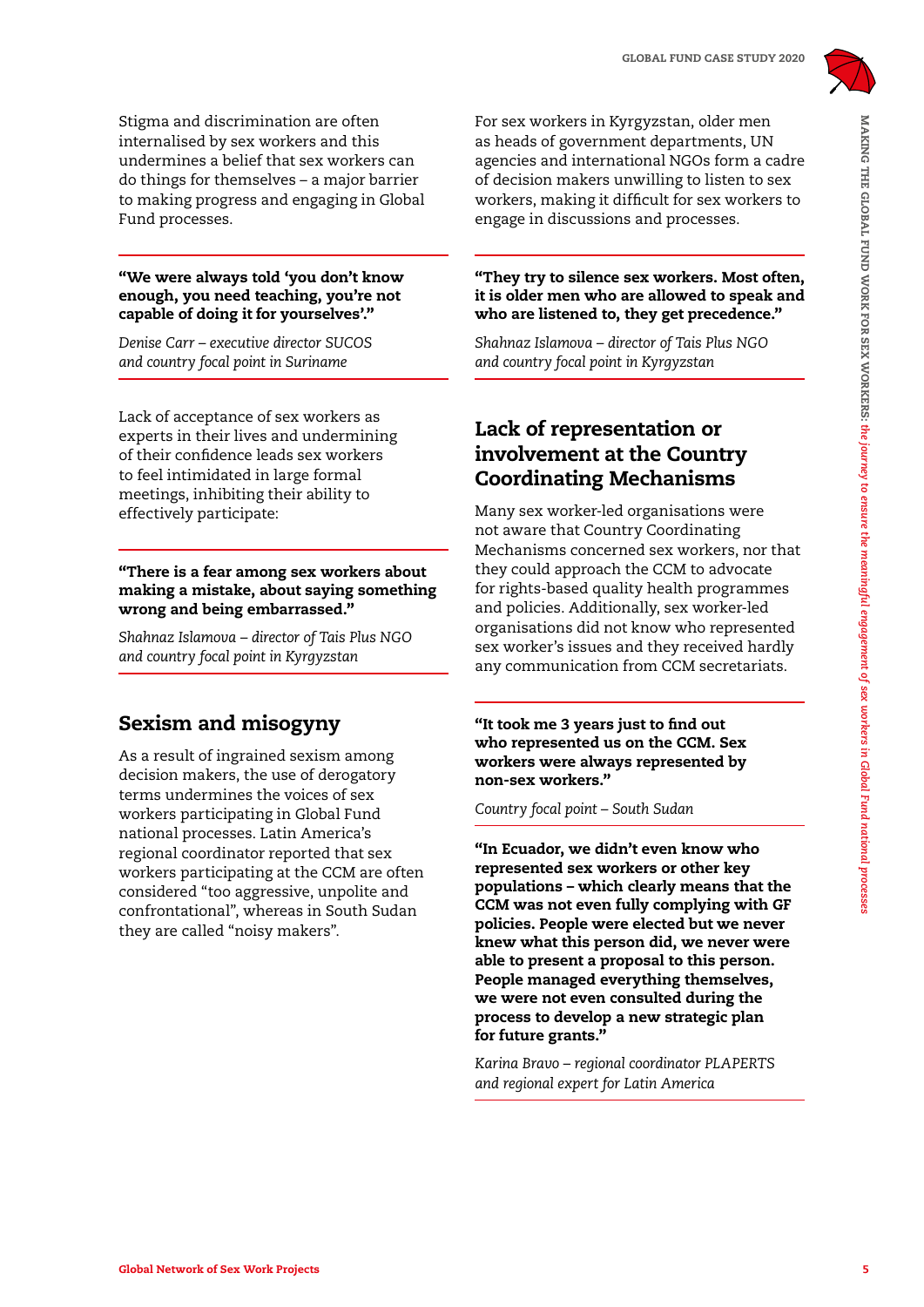

In Suriname, realising they were not being represented by their peers further undermined the confidence of sex workers to use the CCM to advocate for rights-based programmes and policies:

"It was devastating to find out that sex workers were being represented on the CCM by a non-sex worker. That they were speaking for us and we had no influence on what they said."

*Denise Carr – executive director SUCOS and country focal point in Suriname*

Further challenges as a result of COVID-19

Sex worker-led organisations continued to support sex workers in need; many also developed mutual aid funds while also continuing to advocate for long-term rightsaffirming policy changes in very challenging scenarios marked by rampant police violence and discrimination.

In Section, the Section of Section of The Section of The Section of The Section of Section 1974. The Section of the mean side of the section of the meaning to the meaning the meaning to the meaning to the meaning the meani As governments shifted their priorities to address Covid-19, sex workers found it harder to participate in the national decision-making processes in which they had previously been involved. Sex worker-led organisations participating in country dialogue processes reported difficulties in obtaining up-to-date information on the priority submission processes and development of funding proposals. COVID-19 lockdowns and social distancing limitations were given as the reason. However, the sex worker-led organisations believe that COVID-19 has been used as an excuse to exclude the voices of sex workers and other key populations.

"Before COVID-19, Tais Plus was able to visit other cities and during meetings the Heads of organisations did not attend, so the meetings were more productive. But after COVID, for example, in responding to the TRP Window 1 comments, once again only Directors were allowed to speak."

*Shahnaz Islamova – director of Tais Plus NGO and country focal point in Kyrgyzstan*

**Being recognised by the CCM, being invited to participate in national decision-making meetings, and having their opinions heard and listened to with respect are impressive achievements when placed in the context described above.** 

**The next section looks at some of the progress and achievements sex worker-led organisations have made while participating in the NSWP capacity building programmes.**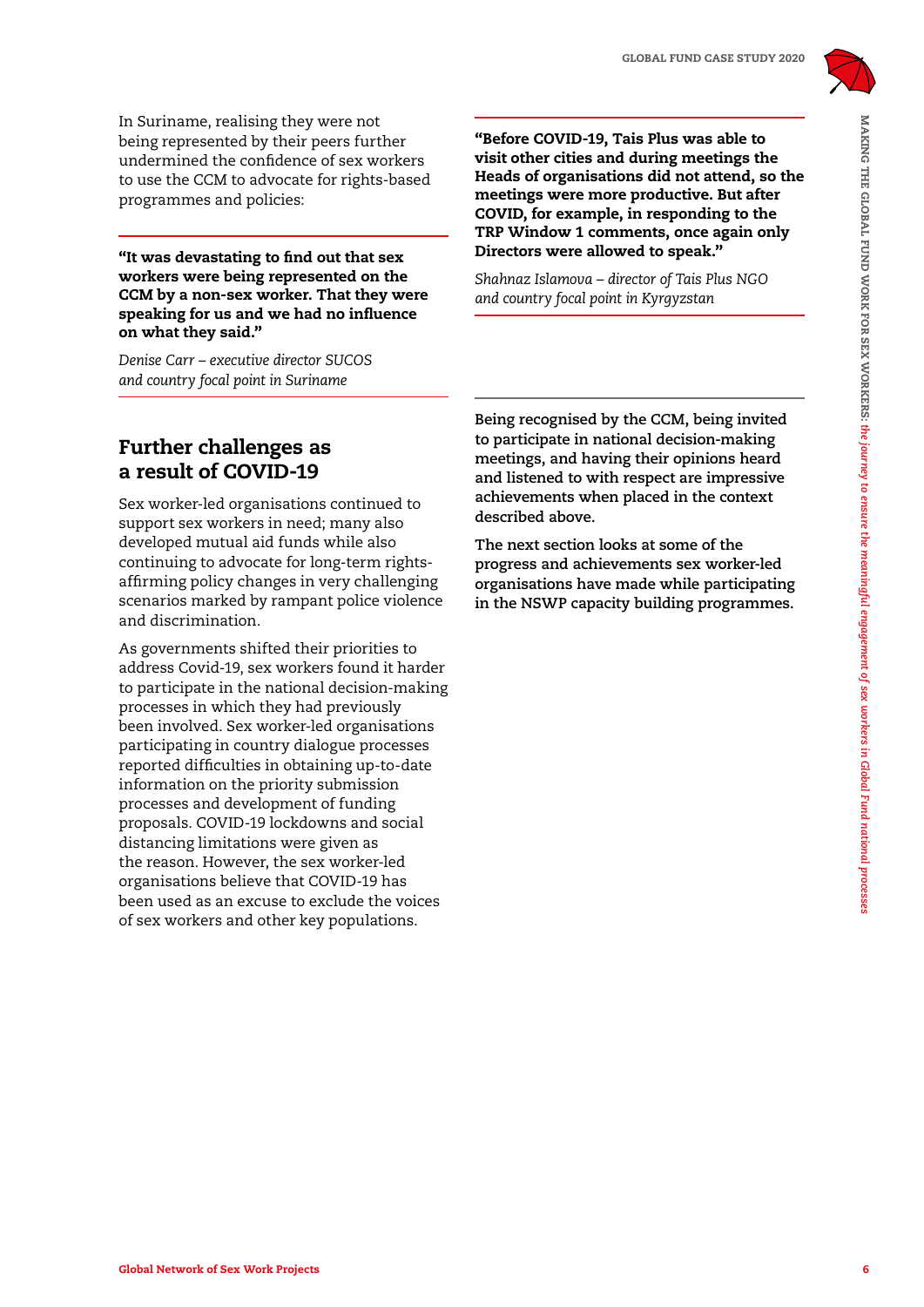

## **Key successes**

The NSWP capacity-building programmes, supplemented by the consistent, reliable and informed technical support provided by Regional Community Experts and regional sex worker-led networks, have enabled sex worker-led organisations to make remarkable progress in engaging and contributing to Global Fund national processes.

### Asia and the Pacific

Sex worker leaders from APNSW member organisations were elected as CCM representatives in Indonesia, Mongolia, Nepal, Papua New Guinea and Vietnam. In Papua New Guinea, in 2019, a sex worker was elected as CCM representative for the first time. In Nepal, the sex worker who is a CCM member has a regular allocated time to voice sex workers' issues and priorities, whereas previously sex workers did not have a voice in CCM meetings. In Indonesia, a sex worker leader from OPSI, the national sex worker-led organisation, sits on the CCM and is participating in Global Fund programme review as a member of the Technical Working Group.

In Malaysia, sex workers from the local organisation PKKUM participated in the transition workplan consultation during 2019. In Papua New Guinea, the national sex worker-led organisation Friends Frangipani, a Global Fund sub-sub recipient, consulted sex workers and submitted written contributions to the Global Fund funding proposal writing team in 2020. In Mongolia, sex workers identified their priorities and were involved in the development of the Window 1 funding proposal to the Global Fund, securing 3-year funding for rights-based sex worker-led programmes in the country.

These are major accomplishments, especially in countries where sex workers face extreme stigma and discrimination and criminalisation.

### Latin America

In Ecuador, through community mobilisation processes driven by the Regional Coordinator of PLAPERTS, there are now representatives from all key populations on the CCM and all the representatives have been elected by their own communities.

#### "We are closer to the CCM now and we sit at the table to make decisions as equals."

*Karina Bravo – Regional Coordinator PLAPERTS and regional expert for Latin America*

**Key Successes**<br>
The MSNetwork of Sex Most Provides by in Scansoft at the galaxies of the formulation and the projection of the projection of the projection of the projection of second and the projection of second and the Sex worker-led organisations are also engaged in the monitoring and evaluation of Global Fund funded programmes in Ecuador and El Salvador. In Ecuador, El Salvador and Peru sex workers participate in other spaces related to the national HIV strategy and in the development of normative sex worker health guidelines. In Ecuador, sex worker leaders developed and gained approval from the Ministry of Health for the *Manual de Atención de Salud Integral a las PERTS* (*Manual for Health Care for Sex Workers*). The manual establishes a national model of health care for sex workers, including a holistic health approach that includes not only gynaecological exams and STI testing but also services such as psychological and dental care. Sex workers are now advocating for the Ministry of Health to promote the manual and to implement the guidelines in health centres across the country.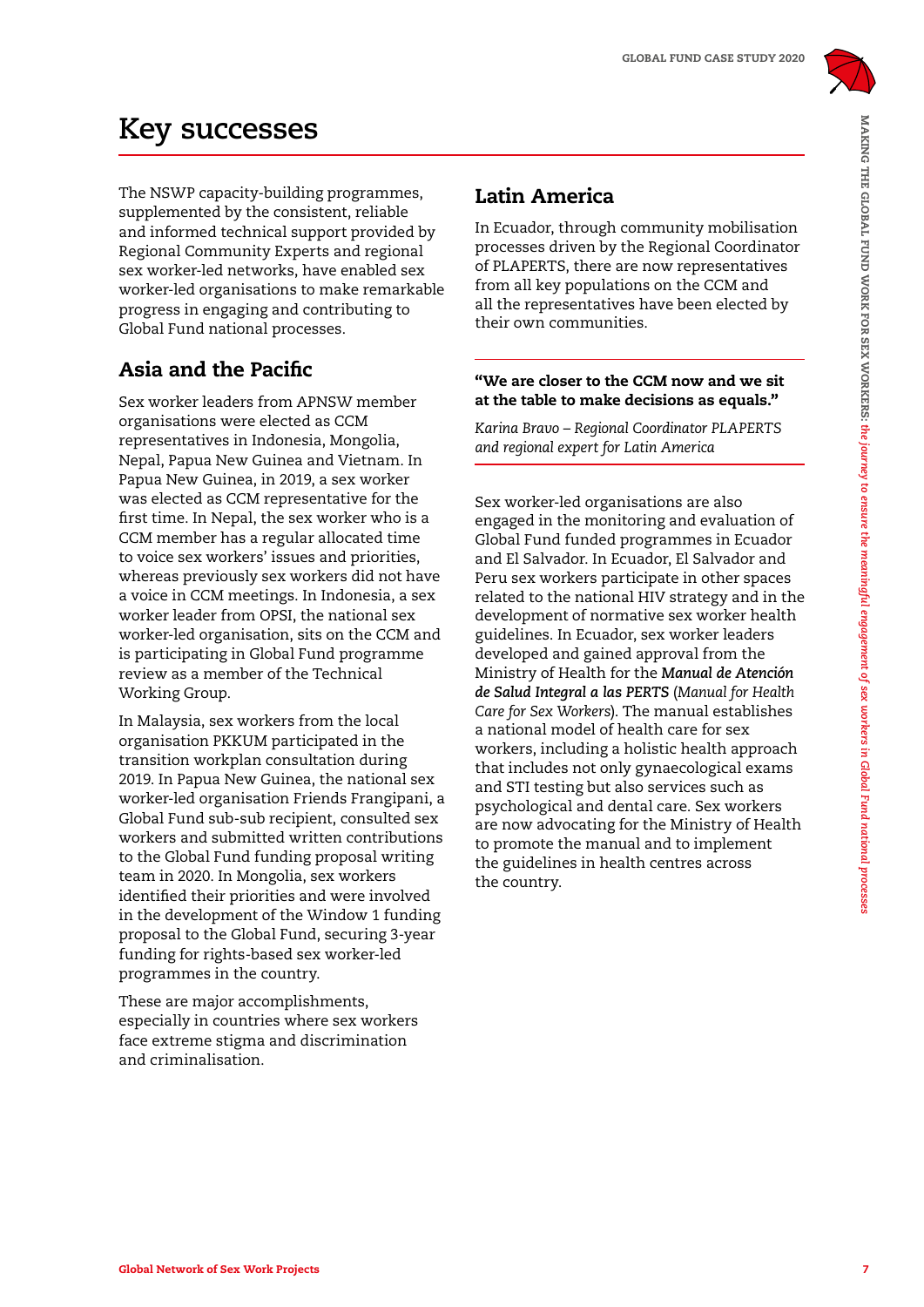

Sex worker-led organisations are now regularly involved in country dialogues in Ecuador, El Salvador and Peru, with the confidence and knowledge to contribute to funding proposals for an increased focus on human rights, community empowerment, and recognition of sex work as work. Sex worker-led organisations in Ecuador and El Salvador participated in the development of the new transition plan. In Ecuador, sex workers successfully advocated for community-led organisations to be able to sign social contract agreements.

"We are now involved in key decisions that affect us because we know what we need, and we know that nobody can make decisions for us."

*Karina Bravo – regional coordinator PLAPERTS and regional expert for Latin America*

#### Democratic Republic of Congo

Sex worker-led organisations in DRC created a national network – ACODHU-TS – to fight for sex workers' rights, and developed strategic advocacy objectives at each decision-making level.

"We started by engaging with the Ministry of Health, to whom we showed that there were complications at every level: logistics, implementation and service delivery."

*Aimee Furaha – General Director ACODHU-TS and country focal point for DRC*

The next step was to write letters to the CCM and other relevant stakeholders to highlight concerns about an individual, who is a non-sex worker, representing sex workers on the CCM. The individual was removed and replaced with a representative from the LGBTI community; while this was not the ideal solution, sex workers felt it was a progression.

Sex work in the second of Sex Work of Sex Work in the second of Sex Work Consults and the sex Worked Sex Work Projects 8 AMARING THE INSURE CONSULTS IN the sex Work Projects 8 AMARING THE GLOBAL FUND WELL ENGINE IN the se Another important strategy was to establish relationships with key national stakeholders. ACODHU-TS hosted meetings in 2018 and 2019, attended by representatives from the Ministry of Health, from the National Programme to Fight AIDS (PNLS) and Multi-Sectoral National Programme to Fight AIDS (PNMLS), the Principal Recipient and the sub-recipient. The meetings were key to sensitising the national stakeholders about the problems faced by sex workers and to increasing involvement in Global Fundrelated national decisions. This ensured more resources were programmed for sex workers and more sex workers had access to services funded by the Global Fund, even though there are still provinces where sex workers cannot rely on such resources.

"In my opinion, the greatest fight was first to break the silence. Because while there was money, the community was still suffering. Now there are 11 Health Zones [out of 23] that are already taken into account by the Global Fund programme. It's already an improvement because the members of the community, especially those who are living with HIV, are taken account in the Global Fund's programme even if there are gaps in the way it is managed."

*Aimee Furaha – General Director ACODHU-TS and country focal point for DRC*

During 2020, ACODHU-TS contributed to the development of the Window 1 Global Fund proposal; the writing team and CCM complimented them for the quality of their contributions.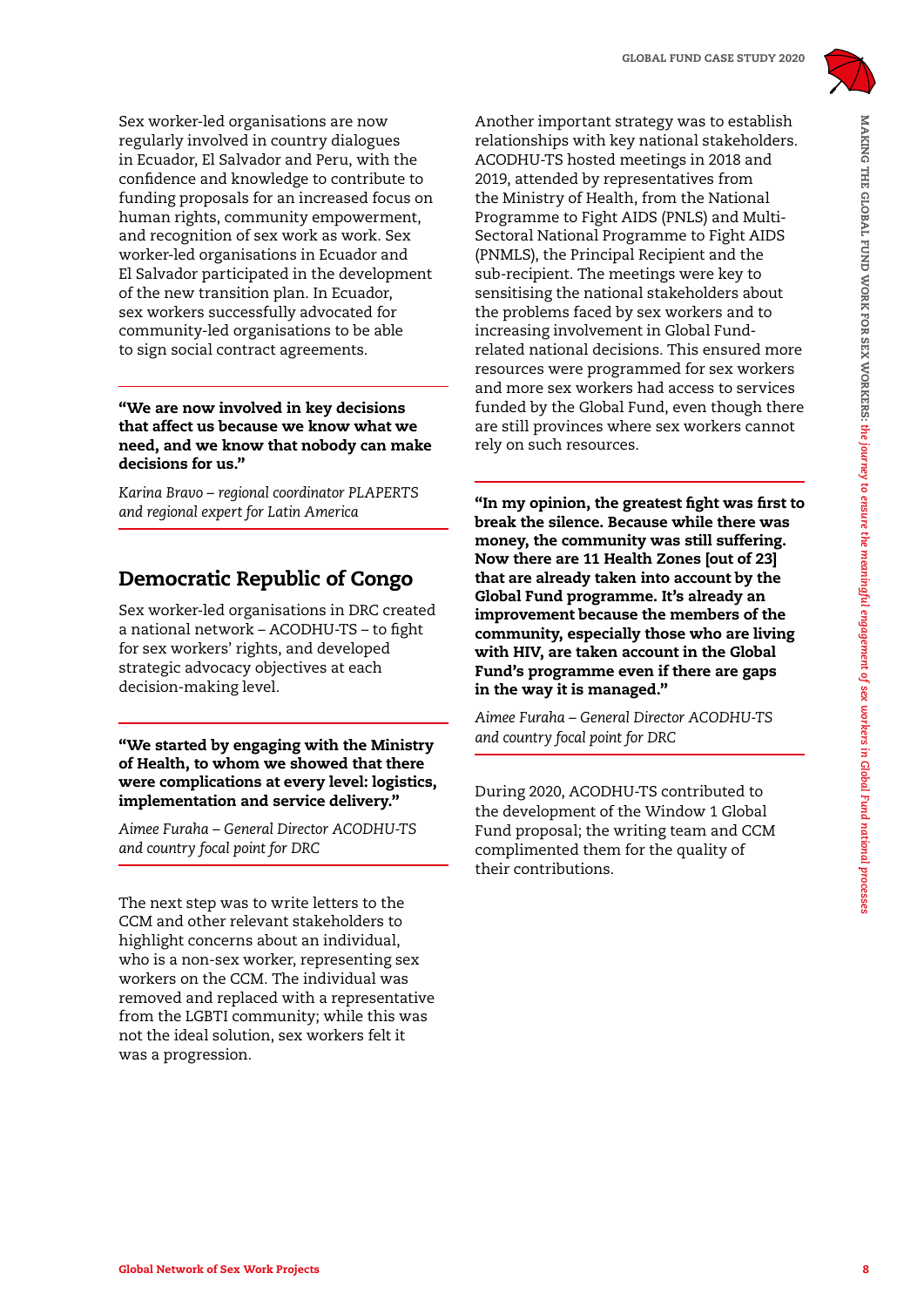

#### Suriname

Sex workers in Suriname now participate as observers at the CCM meetings and expect to elect a sex worker representative in the upcoming elections to be held before the end of 2020.

SUCOS has been formally registered with endorsement from the Ministry of Health, and now has an office and safe space to host sex worker meetings. This is another huge step for sex workers, as previously SUCOS couldn't register as its name included the words "sex workers".

#### Kyrgyzstan

Sex workers are represented on the CCM, as main and alternate members, and are often more knowledgeable about Global Fund processes than many other CCM members. They are increasingly respected, and their influence has grown steadily over the past five years. In 2020, sex workers were fully involved in the development of the Kyrgyzstan Window 1 proposal. Advocacy on the part of Tais Plus, the national sex worker-led organisation, ensured that a consultative meeting was held involving all key populations in the development of the funding proposal to the Global Fund.

### South Sudan

According to the country's focal point, one of the biggest achievements of FEMISS, the national sex worker-led organisation in South Sudan, has been the elimination of discrimination in at least 90% of health facilities. There are no more shortages of ARVs for sex workers living with HIV in the capital Juba, although there are still issues in other parts of the country.

Another achievement has been their full involvement in the Global Fund Window 2 proposal development process in 2020, despite the COVID pandemic. Through NSPW's CRG Extension grant, FEMISS reprogrammed funding to hire three zonal coordinators who consulted 180 sex workers to identify their needs and priorities. The comprehensive and detailed report on sex workers' needs across the regions was welcomed by the country writing team.

The results of the consultation in South Sudan are being used to strengthen FEMISS' advocacy beyond Global Fund processes, and have helped FEMISS to secure additional funding to hire peer navigators to collect and deliver ART medication to sex workers living with HIV who can't reach health facilities due to Covid-19 related restrictions.

FEMISS' National Coordinator is now engaging in key national decision-making processes regarding HIV programming, has participated in meetings of the Key Populations Technical Working Group, and has built a relationship with the Key-Populations representative in the CCM, which now includes sex workers. Yet, this is still not ideal and FEMISS continues to advocate for a sex worker representative.

"Having a sex worker representative on the CCM to express our needs and opinions directly is critical."

*Country focal point – South Sudan*

**Surfax and the controller of the controller of the controller of the controller of the controller of the controller of the section of the second state of the section of the second state of the section of the section of th Since the start of the NSWP Global Fund Capacity building programmes, there has been significant progress in the engagement and influence of sex workers and sex workerled organisations in Global Fund processes in many countries, including Georgia, Kazakhstan, Ukraine, Guyana, Tanzania, Kenya, Rwanda, Zimbabwe, Zambia, Senegal, Colombia, Malaysia, and Mongolia. This progress has been supported by NSWP and regional sex worker-led networks but, most importantly, it has been achieved by the skills, courage, energy and commitment of sex workers and sex worker-led organisations themselves.**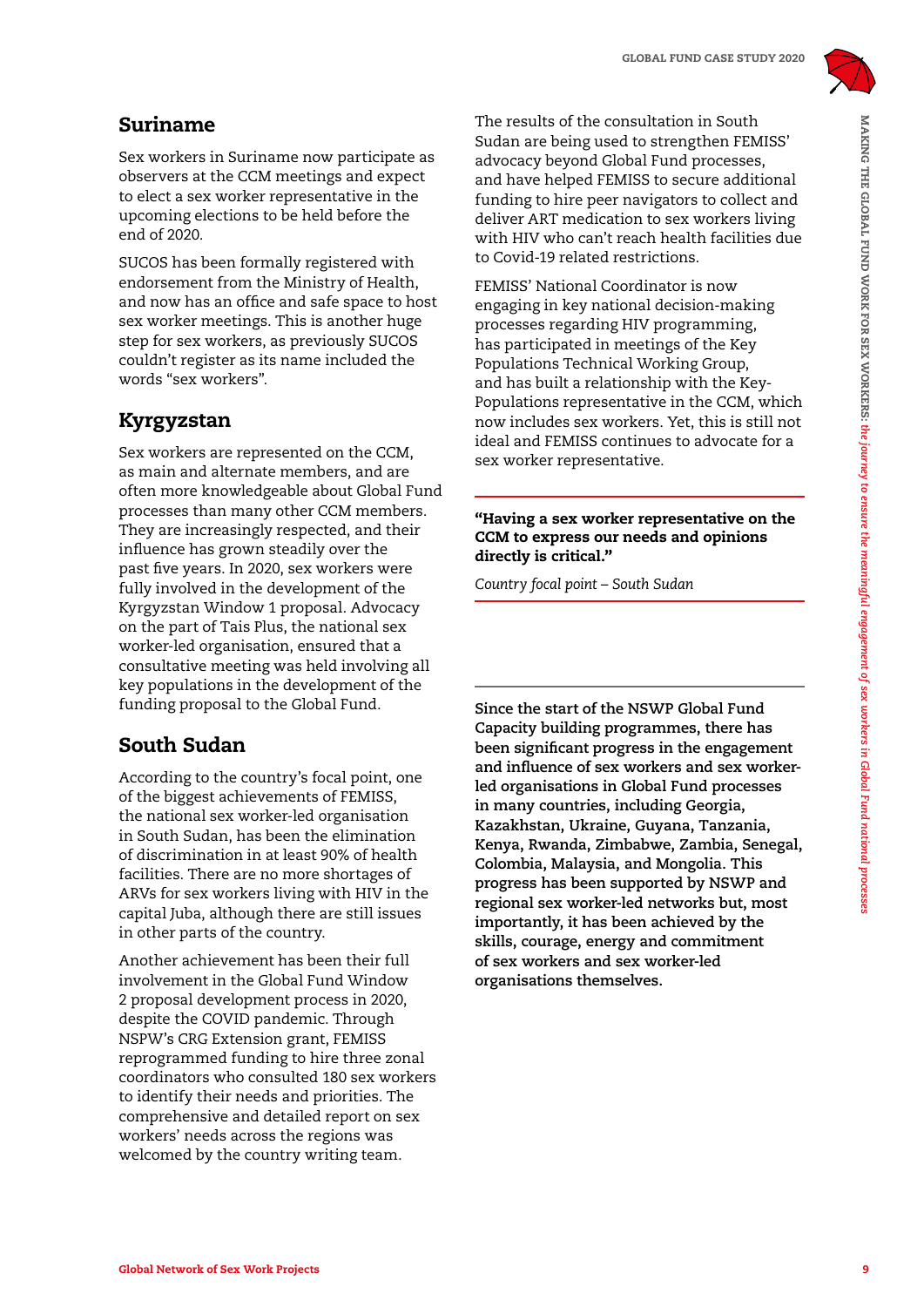

## **Actions and Strategies**

*Making the Global Fund Work for Sex Workers* entailed interventions at global, regional and national levels to increase knowledge about and capacity to influence Global Fund processes among regional and national sex worker-led networks and organisations. The programme's overall objective was to strengthen the capacity of sex worker-led organisations to support sex worker engagement, and for sex workers to effectively and safely engage in the development, implementation and oversight of Global Fund grants and related processes at national and regional levels. Interventions at three levels were designed to complement each other, working together to achieve the goals of the programme.

At the global level, the programme built the capacity of five regional sex worker-led networks, with two Regional Community Experts from each of the five regions, to provide technical support to local and national sex worker-led organisations engaging with Global Fund national processes. The programme started with a kick-off workshop in November 2017 organised by NSWP and attended by ten representatives from regional sex worker-led networks and 21 participants from other key populations nominated by INPUD, MPACT and GNP+.

A key element of the programme at the global level was the ongoing virtual and in-country technical support to regional sex worker-led networks, Regional Community Experts, and national sex worker-led organisations from NSWP Senior Programme Officer. During *Making the Global Fund Work for Sex Workers*, NSWP Senior Programme Officer provided virtual technical support to 27 countries and in-country technical support and workshops in seven countries<sup>5</sup> that included staff from the five regional sex worker-led networks.

NSWP Senior Programme Officer was regarded by Regional Community Experts and country focal points as a trusted source of information and advice, reinforcing and expanding on the learning gained during regional and national trainings. He worked with sex worker-led organisations to identify challenges and to come up with concrete solutions and impactful interventions for engaging with Global Fund national processes.

**Actions and Strategies**<br>
Mobile of Sex Work Projects 10MAKING THE GLOBAL FUND WORKERS: The formula of the sex Workers in the group of the sex Workers in the second three sex works in the second terms in the second terms i NSWP also produced three Smart Sex Worker Guides 6 providing accessible explanations of Global Fund processes in the five NSWP official languages, developed by NSWP Senior Programme Officer. The Smart Guides were used by Regional Community Experts and country focal points as a resource to transfer knowledge to sex workers in their countries. The 27 country profiles and eight Global Fund quarterly updates<sup>7</sup> developed by NSWP Senior Programme Officer provided Regional Community Experts and country focal points with up-to-date information about the Global Fund relevant to their country, such as country context reports and details of active Global Fund national grants, contact details for Fund Portfolio Managers, planned country team visits, and contact details for CCM members.

<sup>5</sup> Colombia, El Salvador, Georgia, Kyrgyzstan, Rwanda, South Sudan and Suriname.

<sup>6</sup> [The Smart Sex Worker's Guide to The Global Fund](https://www.nswp.org/resource/the-smart-sex-workers-guide-the-global-fund) (August 2015), the [Sex Worker's and Drug User's Guide to the](https://www.nswp.org/resource/smart-guide-sex-workers-and-drug-users-guide-the-global-fund-transition)  [Global Fund Transition](https://www.nswp.org/resource/smart-guide-sex-workers-and-drug-users-guide-the-global-fund-transition) (November 2017) and the [Smart](https://www.nswp.org/resource/the-smart-sex-workers-guide-the-global-fund-strategy-2017-2022-investing-end-epidemics)  [Sex Worker's Guide to the Global Fund Strategy 2017–2022:](https://www.nswp.org/resource/the-smart-sex-workers-guide-the-global-fund-strategy-2017-2022-investing-end-epidemics)  ["Investing to End Epidemics"](https://www.nswp.org/resource/the-smart-sex-workers-guide-the-global-fund-strategy-2017-2022-investing-end-epidemics) (June 2017).

<sup>7</sup> [Global Fund Quarterly Update 1, 2018,](https://www.nswp.org/resource/global-fund-quarterly-update-1-2018) [Global Fund](https://www.nswp.org/resource/global-fund-quarterly-update-2-2018)  [Quarterly Update 2, 2018](https://www.nswp.org/resource/global-fund-quarterly-update-2-2018), [Global Fund Quarterly Update 3,](https://www.nswp.org/resource/global-fund-quarterly-update-3-2018)  [2018](https://www.nswp.org/resource/global-fund-quarterly-update-3-2018), [Global Fund Quarterly Update 4, 2018](https://www.nswp.org/resource/global-fund-quarterly-update-4-2018), [Global Fund](https://www.nswp.org/resource/nswp-publications/global-fund-quarterly-update-1-2019)  [Quarterly Update 1, 2019](https://www.nswp.org/resource/nswp-publications/global-fund-quarterly-update-1-2019), [Global Fund Quarterly Update 2,](https://www.nswp.org/resource/global-fund-quarterly-update-2-2019)  [2019,](https://www.nswp.org/resource/global-fund-quarterly-update-2-2019) [Global Fund Quarterly Update 3, 2019,](https://www.nswp.org/resource/nswp-publications/global-fund-quarterly-update-3-2019) [Global Fund](https://www.nswp.org/resource/nswp-publications/global-fund-quarterly-update-4-2019)  [Quarterly Update 4, 2019](https://www.nswp.org/resource/nswp-publications/global-fund-quarterly-update-4-2019).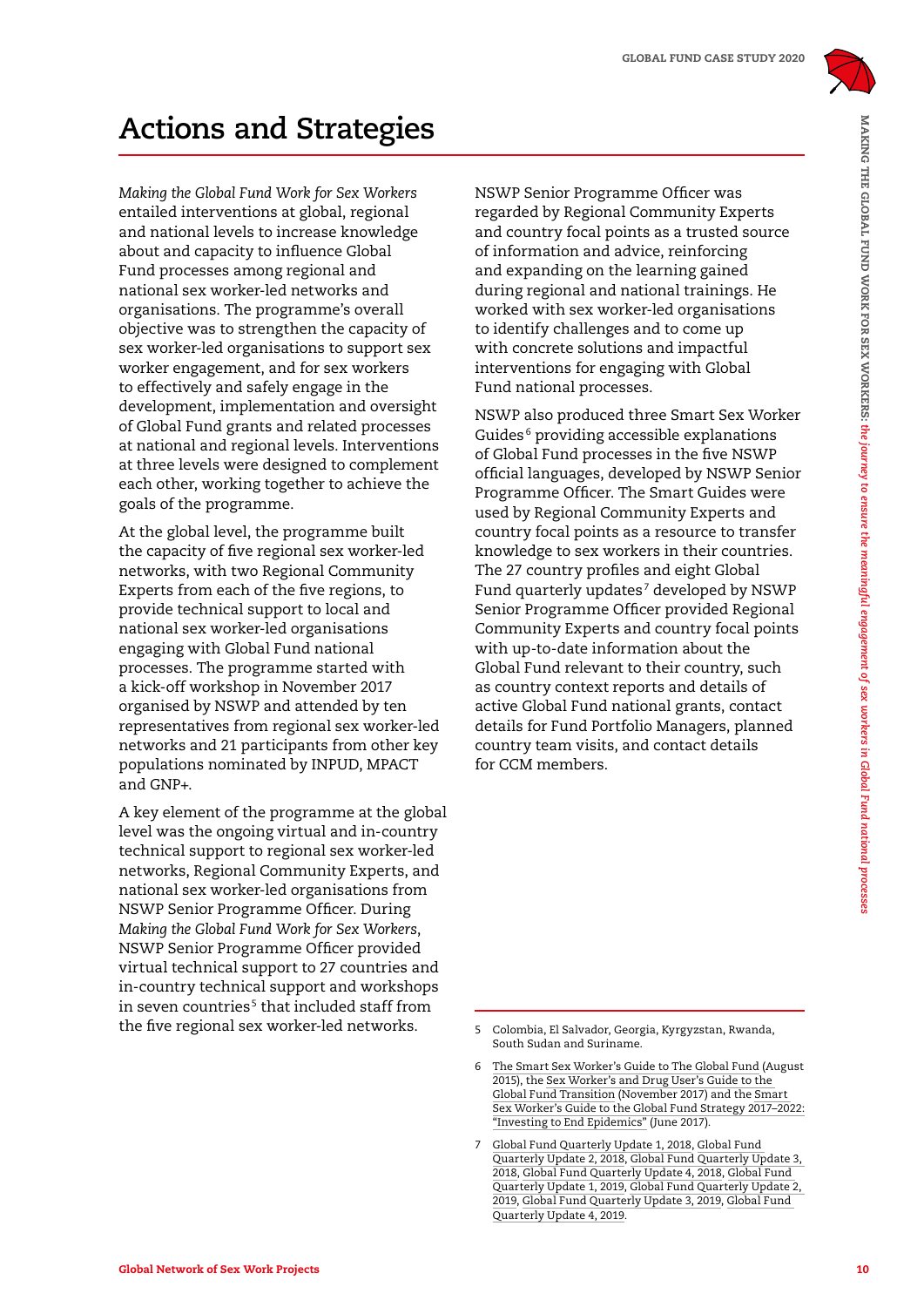

At the regional level, the five regional sex worker-led networks organised regional convenings, bringing together 50 sex workers from 22 countries participating in *Making the Global Fund Work for Sex Workers*. During these convenings, sex workers gained a fuller understanding of the importance of community empowerment in advocating for meaningful participation at the CCM, in transition planning, and in the development of proposals that truly reflect the needs and priorities of sex workers.

At the national level, sex worker-led organisations in 27 participating countries could rely on technical support from the NSWP Senior Programme Officer, from regional sex worker-led networks and Regional Community Experts in the implementation of national activities. Regional Community Experts have an indepth understanding of the context and realities within each region and played an inspirational role among their peers guiding them on how to mobilise their communities to engage with national Global Fund processes and stakeholders.

During *Making the Global Fund Work for Sex Workers*, 63 national activities were implemented in 20 countries. Activities varied according to national context and priorities, and included workshops, meetings with key stakeholders, national convenings of sex workers, meetings with other key populations, consultations, and community-led monitoring of Global Fund grant implementation. Countries also used national grants to support their participation in transition planning (Kyrgyzstan), the development of concept note (Ukraine), to translate and adapt training materials (Kyrgyzstan), to mobilise their communities to participate in Global Fund processes (Georgia and Mongolia), and to develop shared advocacy strategies with other key populations (Kenya, Ecuador, Suriname and Guyana).

#### Making the Global Fund Work for Sex Workers Cost Extension Grant in 2020

At the regional Convention of Sex Work Projects 11MAKING THE GLOBAL FUND WORK FOR SEX WORKERS COST<br>
from Society and Work for Sex Workers During<br>
the Global Tarif Work for Sex Workers 11MAKING THE GLOBAL FUND EXC NOTES 110 ASWA, APNSW and SWAN identified the focus countries that would receive national grants directly from NSWP as part of the Cost Extension from the CRG-SI. Sex workerled organisations Feminist Initiative South Sudan (FEMISS) in South Sudan, Women of Dignity Alliance (WODA) in Ghana, Women with Dignity (WW) in Tanzania, Zambia Sex Workers Alliance (ZASWA), Friends Frangipani in Papua New Guinea, and Tais Plus in Kyrgyzstan were selected as national partners. Given the COVID pandemic, no country visits were undertaken, and virtual technical support and training was provided by NSWP Senior Programme Officer to support the implementation of activities designed to strengthen sex worker-led organisations engagement and influence in the development of country proposals for Global Fund 2020–2022 allocation cycle.

NSWP Senior Programme Officer provided advice on the development of activity plans and advocacy strategies and supported country focal points in strengthening their submissions to country funding proposal writing groups and comments to the TRP. Virtual Training of Trainers was developed and implemented for sex worker-led organisations in Ghana and Zambia, where they had little previous experience and knowledge of Global Fund national processes. This training enabled sex worker leaders in these countries to share knowledge about Global Fund national processes with more sex workers in locally organised workshops. In Ghana, one of the African Regional Community Experts facilitated a virtual workshop on community empowerment as a tool to engage in and influence Global Fund processes.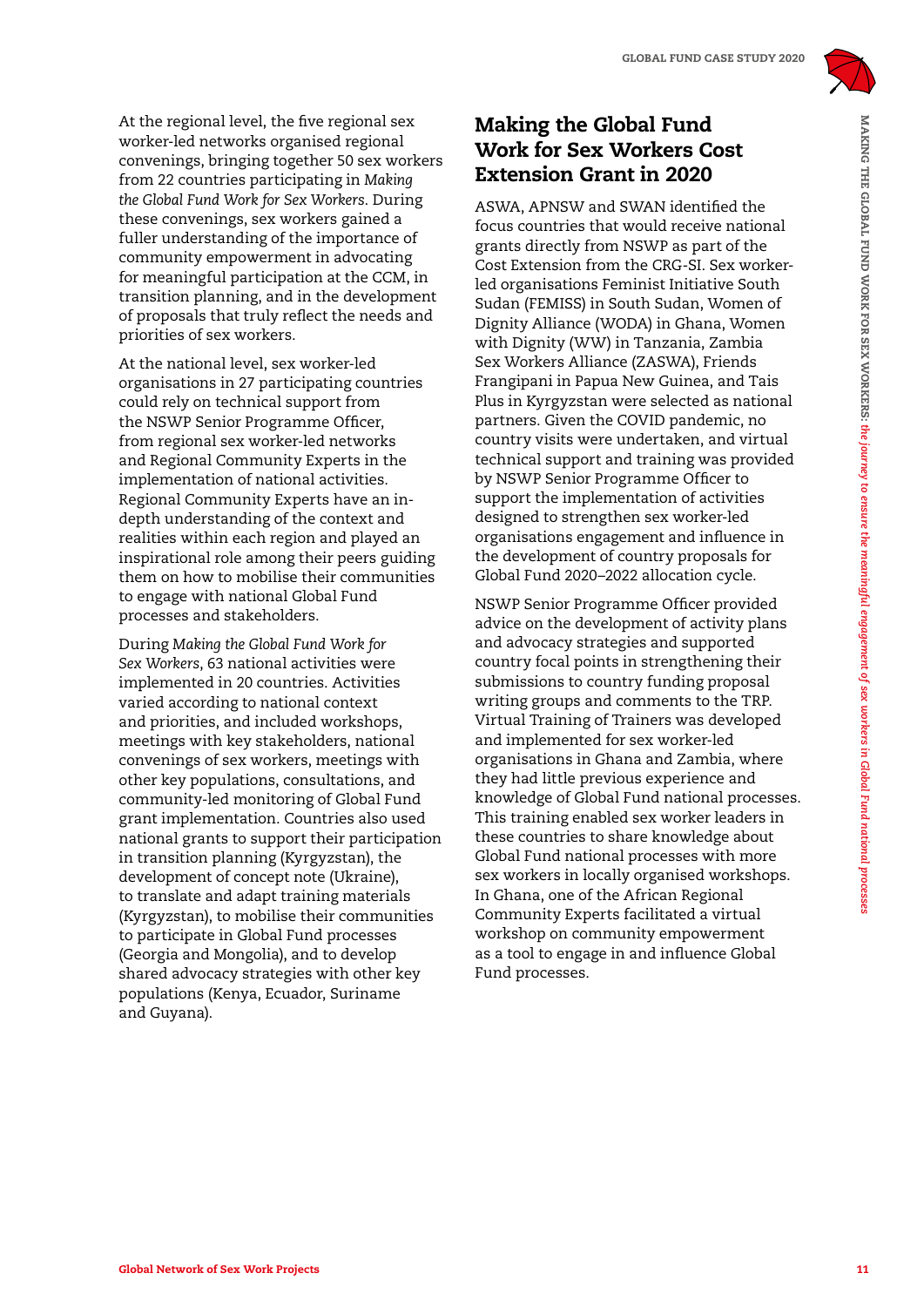

Activities in 2020 needed to be reimagined to respond to the new reality of the COVID-19 pandemic. Trainings were adapted to run as virtual sessions. Zonal consultations among sex workers were carried out in smaller groups with PPE budgeted for, and authorisation was obtained to run larger face to face consultations with sex workers in Zambia and Tanzania. There were challenges in convening sex workers from across the regions of the countries, so national partners either held virtual trainings and consultations, as in Kyrgyzstan, or implemented provincial on-site activities and consultations led by zonal coordinators, such as in Papua New Guinea, South Sudan, and Tanzania. Despite all the challenges, country partners successfully implemented 18 activities reaching 325 sex workers to the end of September, with more activities planned.

In South Sudan, three zonal coordinators consulted 180 sex workers, and their priorities were consolidated into a national report. In Tanzania, 16 sex worker leaders carried out consultations with sex workers in four regions, and an additional consultation was conducted with 15 transgender sex workers after the national partner learned that the transgender community had been inappropriately incorporated in MSM needs and priorities. In Papua New Guinea, consultations were organised by the National Coordinator and two Provincial Community Experts with 45 sex workers from three provinces.

Activity in Network of Sex Work Projects 12MAKING The meaning of Sex Work Projects 12MAKING THE GLOBAL FUND WORKERS: the meaning of the stationary to ensure the meaning the stationary of sex workers in the six work of sex NSWP Senior Programme Officer worked with sex worker-led organisations in each of the six countries to integrate sex workers' priorities, identified through the various consultation processes, into the modular framework for funding proposals. After national partners reviewed how their priorities had been captured in the modular framework and made amendments if required, they sent the sex worker submissions to the funding proposal writing teams, and the NSWP Senior Programme Officer shared their submissions with the Fund Portfolio Managers for each country. This was critical in ensuring that transgender needs were clearly identified separately to those of MSM in Tanzania. In Kyrgyzstan and Democratic Republic of Congo, the CRG Team and Fund Portfolio Managers were particularly helpful in ensuring sex worker priorities were considered. At the time of writing, sex worker leaders are waiting to review the TRP comments to assess how successful our approach has been in getting sex workers' priorities included in funding proposals and eventually in national contracts.

Ensuring sex worker-led organisations were engaged in Window 1 and Window 2 countries' proposal development was an intense exercise, for both sex worker-led organisations and NSWP Senior Programme Officer. However, the results from national activities implemented by sex worker-led organisations during such a challenging time is evidence of how sex worker-led organisations have gained and used knowledge to increase their influence of Global Fund national processes and rightsbased sex worker programming since 2015.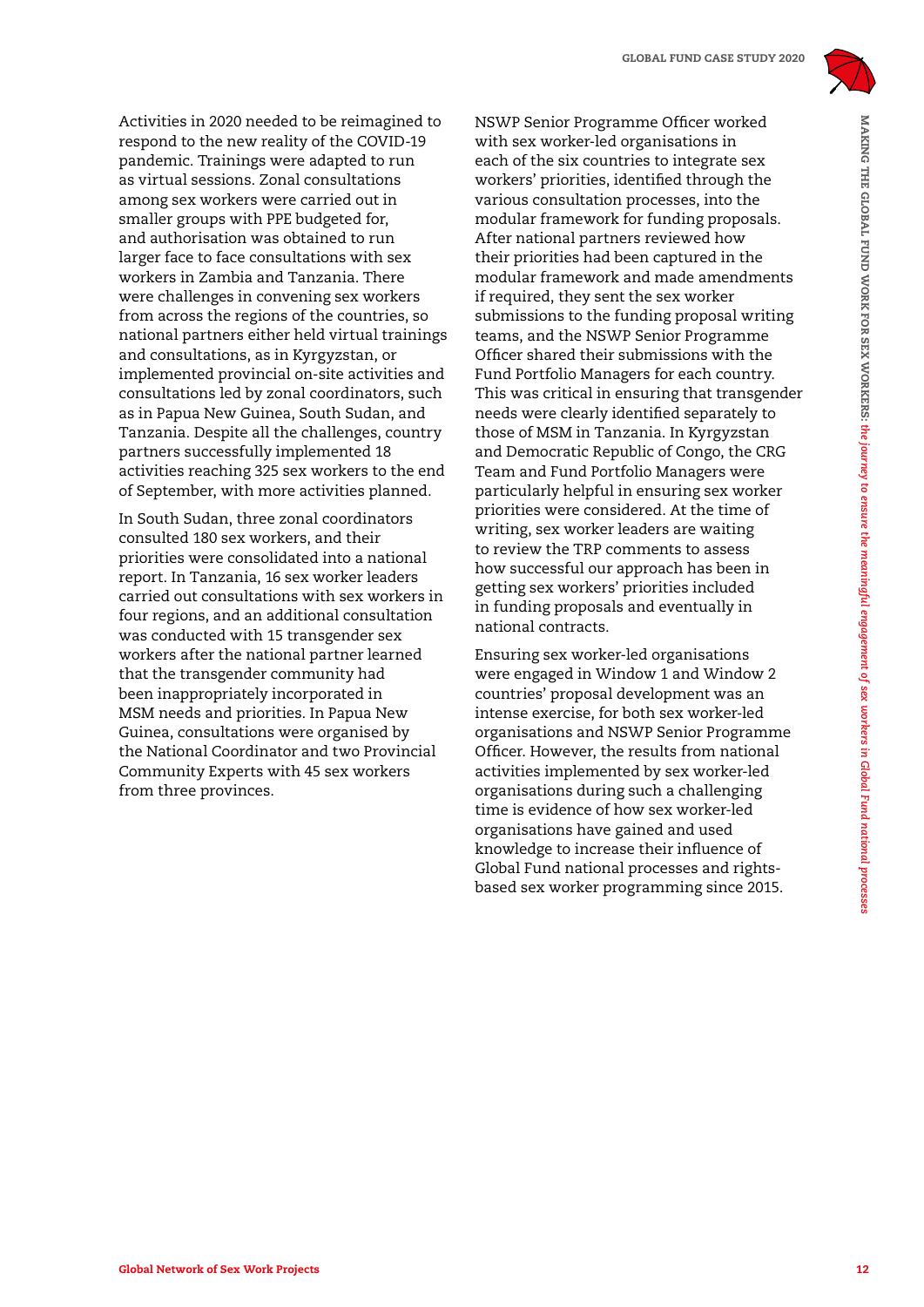

## **Lessons**

#### A | NSWP capacity building programme was key to meaningful sex worker engagement with the Global Fund

**Lessons**<br> **A INSWP capacity building from the strate and constructed the strate and the proposition of the strate and the strate in the former constraints in the meaning projection of the meaning for the meaning of the st** While the Global Fund's strategy clearly sets out a central role for key populations in identifying priorities and determining programmes, the interviews with sex worker leaders show that initially there was an abyss between Global Fund-related national processes and sex workers, and that there is still a way to go for this aspiration to be realised. Many sex workers didn't understand what the Global Fund was beyond "t-shirts and sticks" and "gringos with suits carrying a briefcase". And those who did understand were unable to influence or use the Global Fund related mechanisms to bring change for sex worker communities, as stakeholders ignored or undermined sex workers' inputs. The NSWP Global Fund capacity-building programme and advocacy tools were developed to make visible and amplify the realities of sex workers, and to bridge existing gaps between sex workers and decision makers.

"When NSWP Senior Programme Officer came [for onsite technical support in July 2018] and made a training with us, it was a big shock! Especially learning about the role sex workers could play and that we had the right to be involved and heard. This was when we first heard about the CCM and about how sex workers could be involved"

*Country focal point – South Sudan*

For many sex worker activists, NSWP Global Fund workshops were a game changer and showed sex workers that they "could do things for themselves", and that there were clear actions sex workers could put in place to get more involved:

"After the training, we started learning more about what Global Fund was, who participated in it, who were its members, the existing departments and Global Fund perspective over key-populations. It was important to know all this because there was a lack of knowledge that didn't allow us to participate and influence these processes. What NSWP taught us – which we promptly share in our region – has totally changed the role we played inside the CCM and inside the country dialogues"

*Karina Bravo – regional coordinator PLAPERTS and regional expert for Latin America*

"[During the Asia Pacific regional convening in 2019] the first step was to identify the barriers to be involved in Global Fund national processes. The second step was to define how we can get involved despite – the all barriers. Then participants made a list of people/stakeholders who have positive image to sex workers and decided to do advocacy with them and influence them to include sex workers in the Global Fund project."

*Kay Thi Win – APNSW regional coordinator and regional expert for Asia Pacific*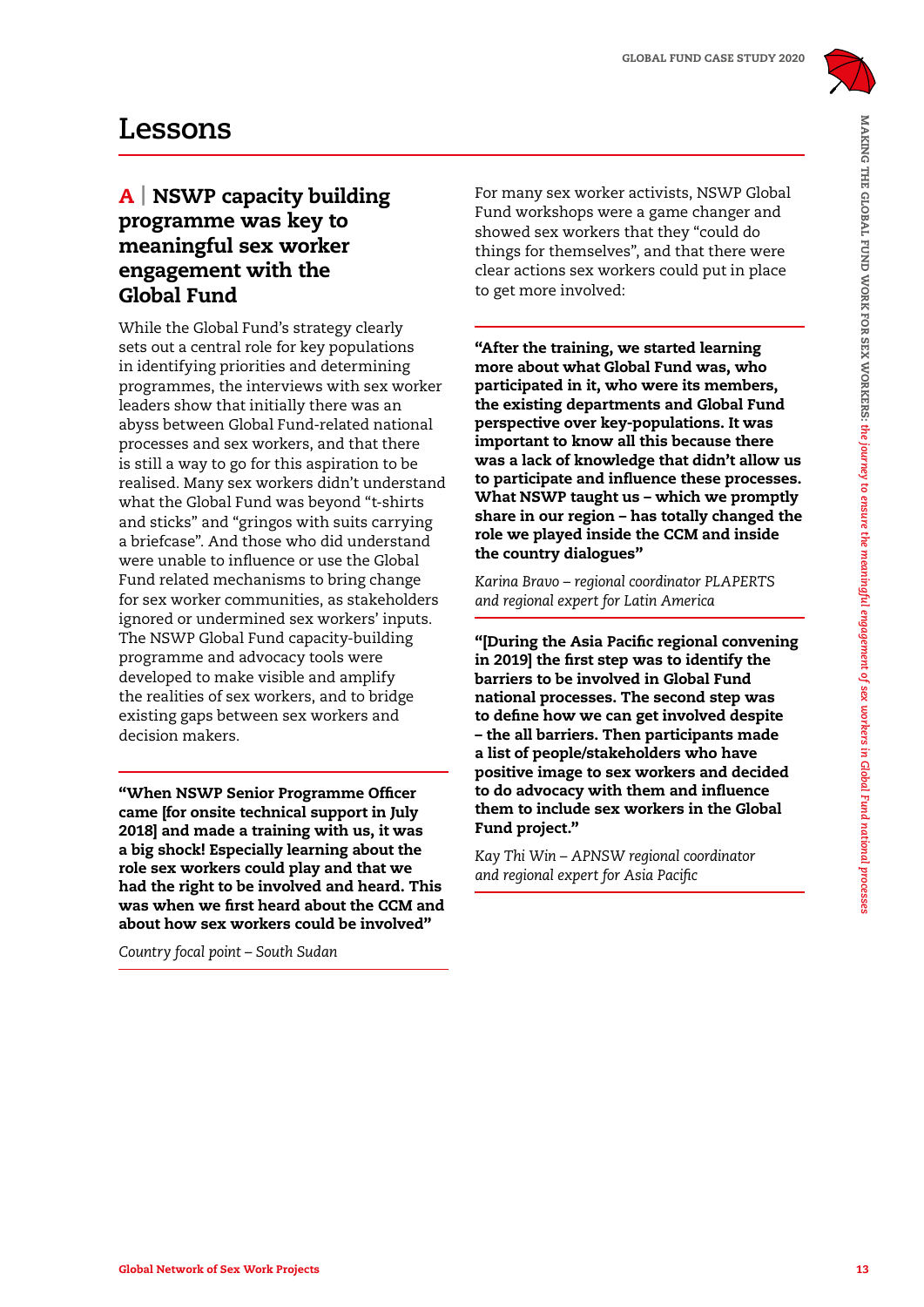

The NSWP capacity-building programme provided resources with the flexibility for sex worker-led organisations to adapt them to fit their context, based on their experience of what actually works for sex worker communities.

"After NSWP Global Fund training in Cambodia, our representative brought all the materials back with her and shared with the community. Tais Plus translated this information into simple, street-level Russian language and made them relate to the reality of sex workers lives. We also reformatted some of the material to make it more interactive, with a knowledge map exercise we use a lot in our trainings. This provides a visual map, built by sex workers about the knowledge they have of the Global Fund and allows for misunderstandings or inaccuracies to be corrected"

*Shahnaz Islamova – director of Tais Plus NGO and country focal point in Kyrgyzstan*

This flexibility also allowed sex worker-led organisations to adapt national activities to the new realities of the Covid-19 pandemic, such as hiring peer zonal coordinators as an alternative means of securing broader geographic consultations among sex workers. This strengthened submissions to writing teams, which should, in turn, secure increased funding for rights-based sex worker programmes.

"The proposal writers were connected to us by NSWP, the CRG extension grant enabled us to run consultations to make our submission. Without NSWP we would not be here."

*Country focal point – South Sudan*

With the right training and support, sex worker-led organisations will evolve and grow, becoming strong dynamic informed contributors to Global Fund processes and national HIV responses, and positive forces for change to improve the lives and the social, political, legal and health status of sex workers in all their diversity.

#### **B** Community empowerment continues to be a core principle to ensure sex workers are meaningfully involved in Global Fund national processes

The factor term is the section of the formula of the section of the formula of the formula of the form in the formula of the form in the form of the form in the form in the form in the form in the stational properties of NSWP's capacity-building programmes hold "community empowerment" as a core principle, putting sex worker-led organisations and sex workers at the centre, giving them control over their learning and ownership of the national programme. The elements within the programme are designed so that sex worker leaders are resourced to inspire and motivate their communities, transfer knowledge to their peers, identify sex workers priorities, develop their own advocacy strategies around the Global Fund, and mobilise sex worker communities to engage in national Global Fund processes.

The collective engagement of sex workers through sex worker-led organisations enhanced the participation and influence of sex workers within national Global Fund related decision-making processes. In Ecuador, national community mobilisation led to sex workers being elected to the CCM and the amplification of their priorities during the country dialogue.

"Ecuador got a national grant from NSWP and this was used to host Global Fund trainings about the role of the CCM and about the decision-making process to develop Global Fund grants. With all this knowledge, 24 sex worker organisations engaged in the country dialogue. We all met and decided how we were going to influence issues such as HIV prevention, human rights, updates on sex workers' prevalence statistics, etc."

*Karina Bravo – regional coordinator PLAPERTS and regional expert for Latin America*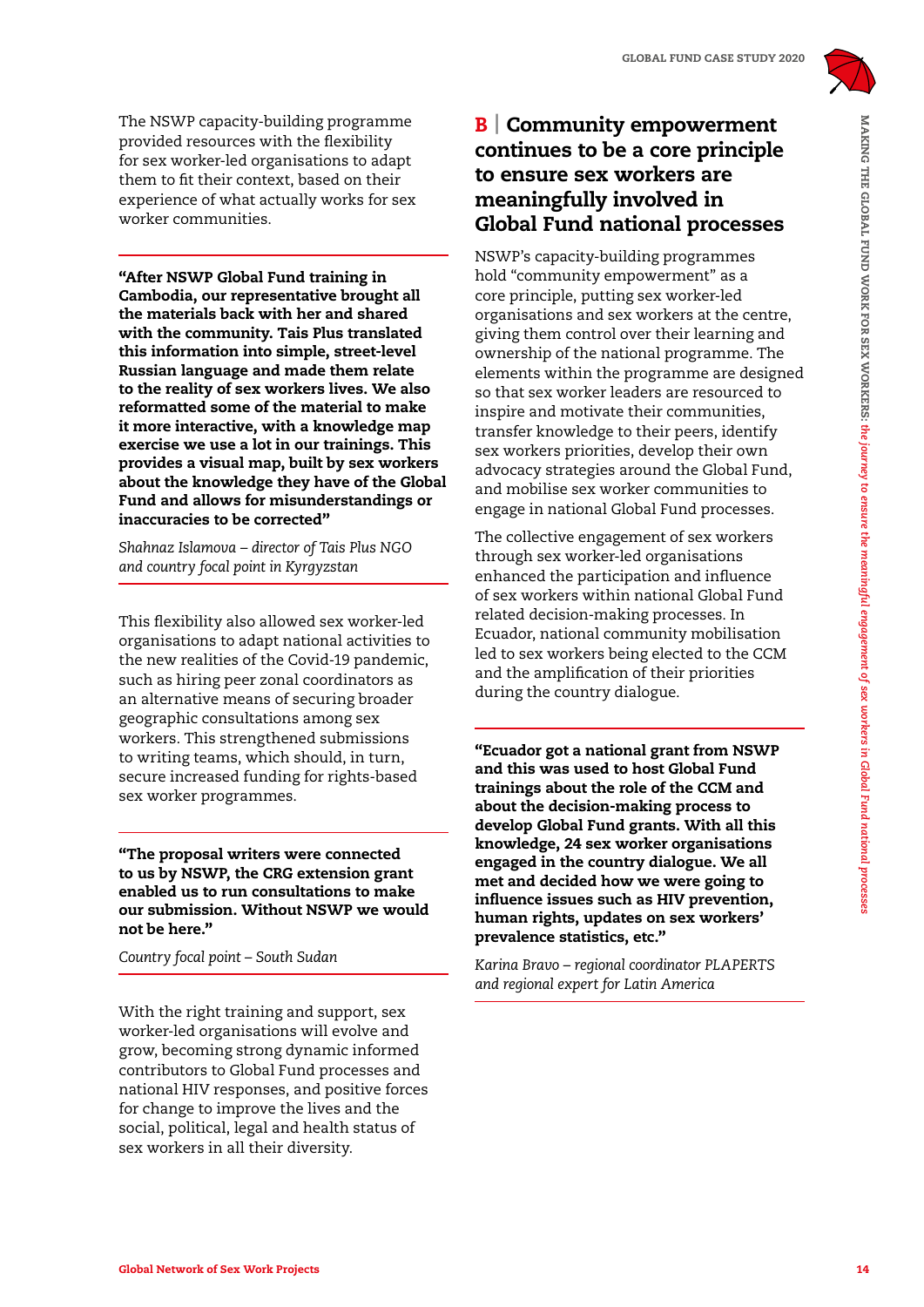

Represent Constrained The High Research Constrained The High Research Constrained The meaningful involvement<br>
and the meaning the project signification of Sex Workers is key to ensure the meaningful involvement<br>
The superi Regional Community Experts provided essential and inspirational knowledge and guidance to national sex worker-led organisations during NSWP programmes. These experienced sex worker leaders supported their peers in organising national workshops and convenings by advising on logistics and content of trainings. They also shared their experiences and knowledge on the best advocacy strategy to ensure the needs of sex workers in all their diversity were considered by national stakeholders. In Latin America, the Regional Community Expert supported the sex worker-led organisation in El Salvador to demand that local government address commodities stock outs during 2020 lock downs. In Francophone Africa, the Regional Community Expert played a key role in ensuring sex worker programming received more resources through catalytic funds.

"In the integration of catalytic funds, there were problems until very recently to follow up with stakeholders. The Ministry of Health have avoided understanding what is at stake in this implication. So, Lala has really helped us to do our advocacy and we have worked together with authorities to clarify grey zones"

*Aimee Furaha – General Director ACODHU-TS and country focal point for DRC*

In South Sudan, the consultations done by the three zonal coordinators not only strengthened the submission to the country writing team but identified 212 sex workers who had lost access to ARTs due to economic insecurity and travel restrictions resulting from the Covid-19 pandemic. The zonal coordinators managed to ensure that 89 of the sex workers were able to regain access to ARTs.

#### C | NSWP capacity building programmes provided evidence that the meaningful involvement of sex workers is key to ensure more effective HIV responses funded by the Global Fund

Once empowered to demand meaningful involvement in Global Fund national processes, sex worker-led organisations soon started to provide evidence that resources from the Global Fund were not adequately allocated due to corruption among stakeholders:

"Sometimes ARV medication for the community is out of stock. We still don't know if the break in the chain of supply happens within the Ministry of Health, or at hospital level, or in the Drop-in Health Care Centres. So, there is embezzlement happening at some level, which causes the medication to go out of stock. But at least the community is already included in the programme, which we didn't have access to in the beginning, and then the funds were completely lost, because we didn't know about the programme."

*Aimee Furaha – General Director ACODHU-TS and country focal point for DRC*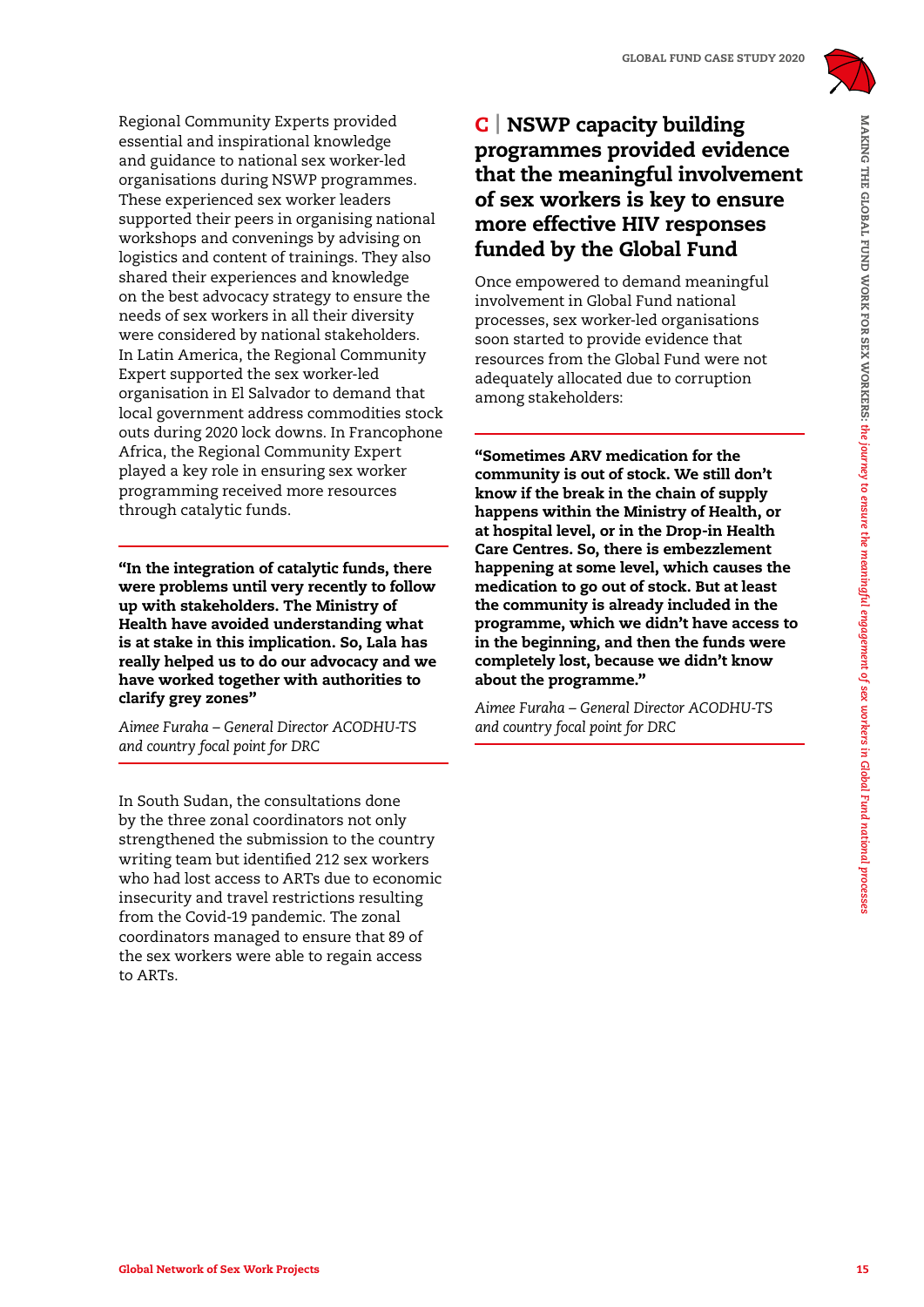

Network of Network of Sex Workers of New York Projects 16MAKING THE CHONEN CONTROL STONE CONTROL STONE IS a control of the projects in the forest to ensure the meaning to ensure the meaning to ensure the meaning of the mea Not only are funds and resources diverted, some interventions funded by Global Fund are based on outdated statistics and inaccurate information about sex workers in the country, leading to commodity stock outs and poor-quality services delivered by professionals who don't understand the needs and realities of sex workers. Programmes developed without the meaningful involvement of sex workers too often prove to be ineffective, described by Karina Bravo as 'white elephants' that are not accessed by sex workers due to lack of trust in national stakeholders, the criminalisation of sex work, and discrimination against sex workers and sex workers living with HIV.

"If you are found with ARTs, they use this as an evidence that you are spreading HIV. If you have condoms, this is evidence that you are a sex worker and you are punished. We need to sensitise the police urgently; we need activities for us by us. This is essential for HIV testing and counselling, for instance. Train peers to do this. We need sex worker organisations contracted to deliver services for sex workers".

*Country focal point – South Sudan*

Sex workers must be recognised as experts in their own lives and needs – not just as a tokenistic gesture but as key to ensuring Global Fund resources are effectively allocated to address the disproportionate burden of HIV carried by sex workers in all their diversity.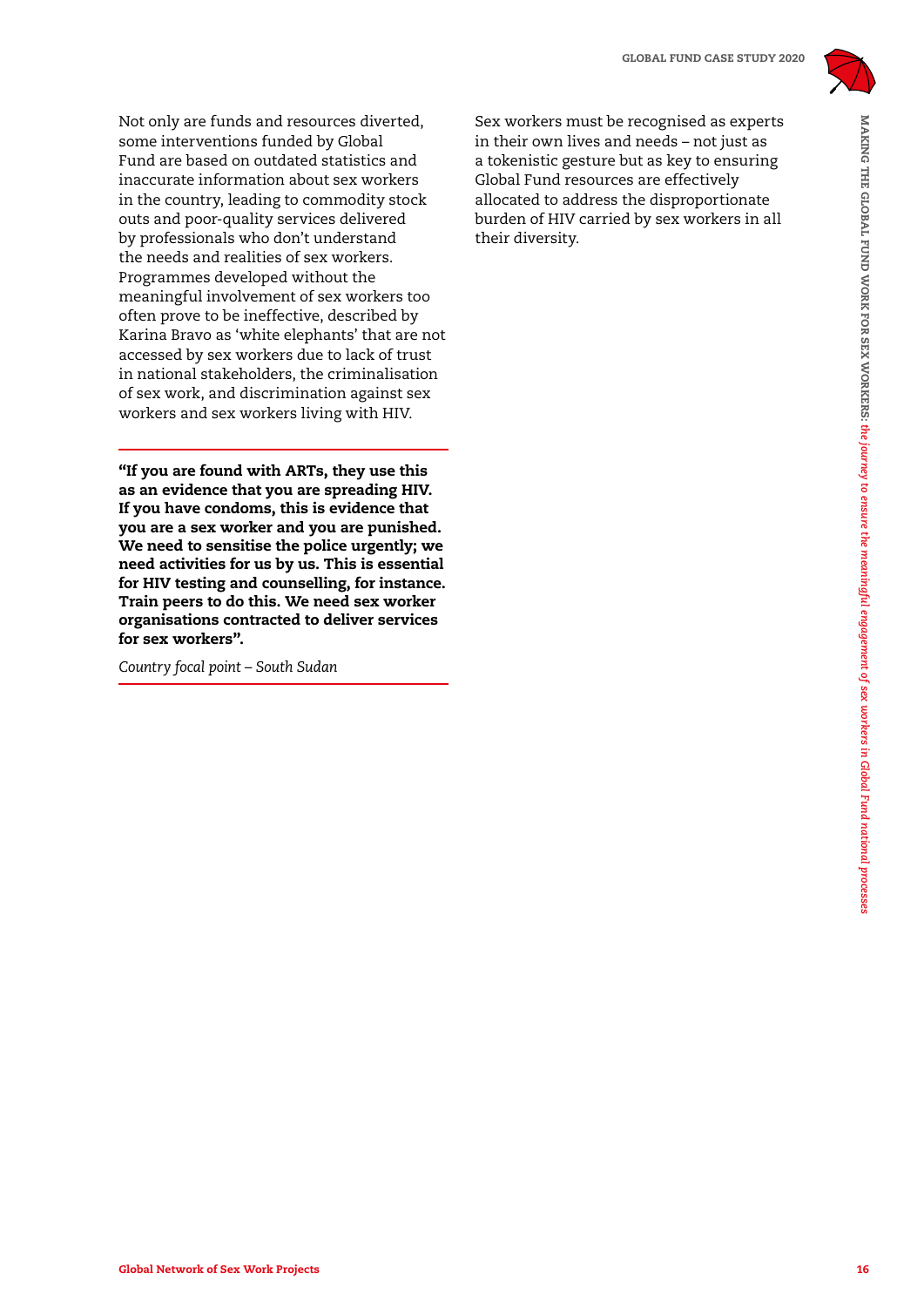

## **Looking ahead / Conclusion**

Sex worker-led organisations have come a long way, from very little knowledge of and almost total exclusion from Global Fund national processes to being complimented for their involvement in funding proposal development processes. The level of engagement achieved by sex worker ledorganisations during 2020 country dialogues as well as their capacity to continue implementing activities with an extended geographical reach amidst the COVID-19 restrictions show the strengthening of sex workers' organisational, advocacy and leadership capacities.

The achievements also show that sex worker-led organisations are better equipped to identify needs and propose solutions to address the challenges faced by sex worker communities. This should not be underestimated, as their involvement impacts the effective use of resources in national HIV responses. As seen in Ecuador, sex worker-led organisations are now approached by the national government to provide up-to-date data about their community. In Kyrgyzstan, sex worker leaders showed themselves to be more knowledgeable than some CCM members during the country dialogue in 2020.

NSWP's capacity-building programme was key to building the confidence and knowledge of sex worker leaders engaging with Global Fund national processes, and these leaders in turn are inspiring sex worker communities to learn about and engage with the Global Fund to more positive change.

As much as the achievements documented in this case study show that sex workerled organisations are on the right path, the journey for sex workers to truly influence the development and implementation of quality, evidence- and rights-based sex worker programming is far from over.

**Looking ahead / Conclusion**<br>
Easy experience one specific the meaning at the first of security and the meaning of the meaning of the meaning of the meaning of the meaning of the meaning of the meaning of the meaning of th There is a need to continue work in building basic capacity and knowledge about Global Fund national processes in countries where sex workers have not been meaningfully engaged. This should happen, alongside continued strengthening of the capacity of sex worker-led organisations and sex worker leaders to engage beyond national consultation processes and become central to the design, development, implementation, management and evaluation of sex worker programmes. There is also a need to create opportunities for experienced sex worker-led organisations and sex worker leaders to share lessons learned. Addressing these needs will require ongoing financial and technical support for sex worker-led networks and organisations to stimulate the growth and involvement of emerging sex worker leaders, mobilise sex worker communities, and expand their reach beyond large cities.